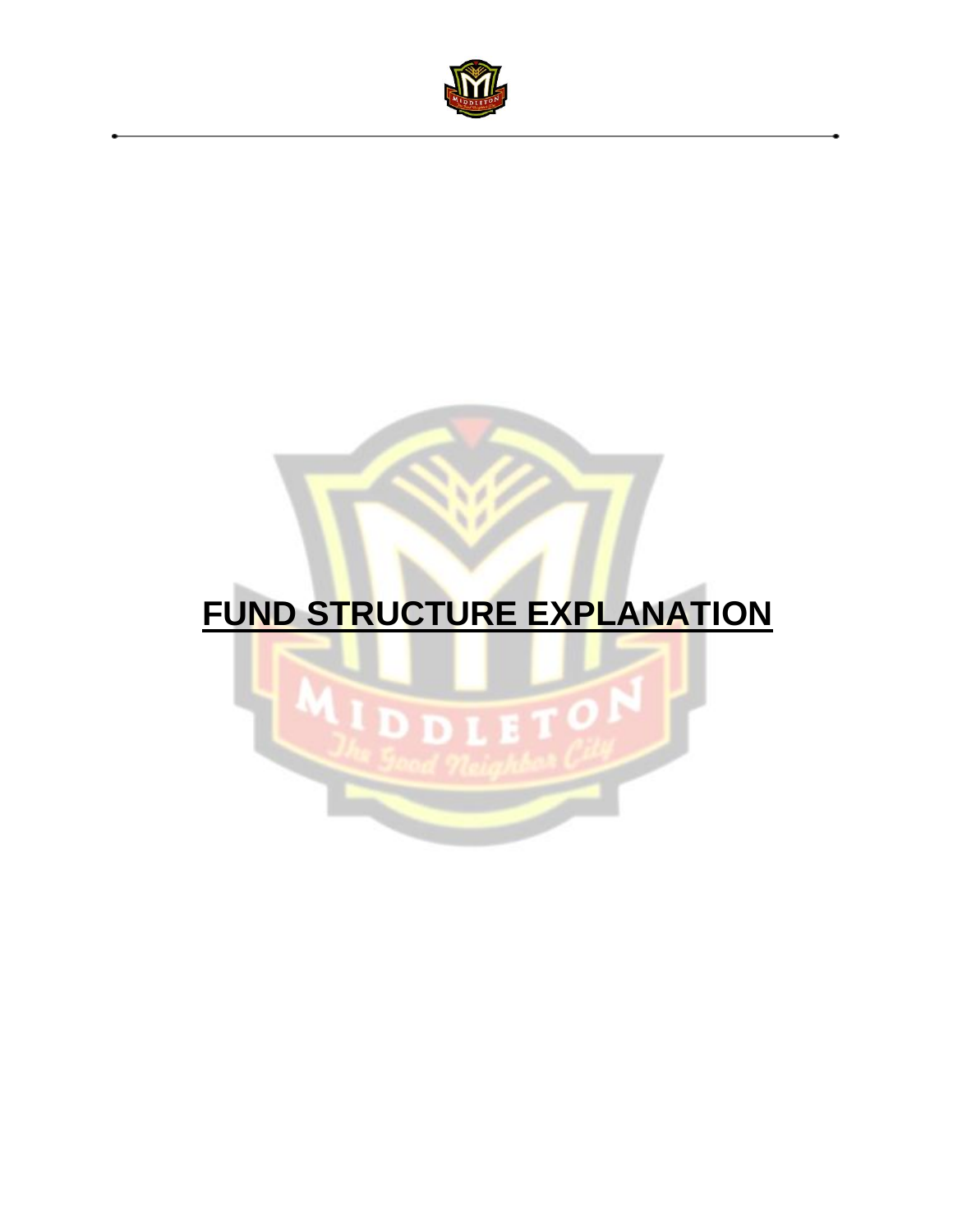

## **Fund Structure**

The City of Middleton funds are divided into two types; 1) Governmental Fund Types and 2) Proprietary Fund Types.

#### **Governmental Funds**

Most City functions are accounted for in the governmental fund group. The City has four types of governmental funds; the General Fund, Special Revenue Funds, Debt Service Fund, and Capital Projects Funds.

- **General Fund, 100** The General Fund accounts for all financial activities funded by nonspecially designated and defined revenues, such as property and room taxes, permits and fees, non-designated intergovernmental revenue, parking fees and fines and forfeitures. The General Fund accounts for expenses such as general government, public safety including police and emergency medical services, public works, parks, recreation and conservancy.
- **Special Revenue Funds** This group of funds accounts for revenues and related disbursement activities having specific purposes, regulations and designations. The funds in this group include:
	- o **Tourism Fund 201 -** Primarily financed by room tax collections. 70% of room taxes are credited to Fund 201 with the remaining 30% credited to the General Fund.
	- o **Community Development Authority Fund 203 –** The Community Development Authority (CDA) is a component unit of the City of Middleton. The CDA is a legally separate organization from the rest of the government.
	- o **Library Trust Fund 204 –** Gifts and other library restricted donations are accounted for in this fund. In addition a library endowment and related transactions are recorded in Fund 204. Uses of Fund 204 proceeds are governed by the Library Board.
	- o **Airport Fund 205 –** The City of Middleton owns an airport located in the northwest section of the City. The operations of the Airport are performed by a private operator under the terms of a lease arrangement with the City. Revenues in Fund 205 include land lease rent, fuel fees, hangar fees and building lease.
	- o **Subdividers Fund 206 –** Revenues and resulting expenses emanating from agreements between the City and developers are accounted for in this fund. Examples include street light deposits, engineering fees, street and traffic sign deposits, materials and compacting testing and development monitoring activities.
	- o **OPEB (Other Post-Employment Benefits) Fund 207 -** Upon retirement an employee's sick leave balance is converted to a monetary equivalent and accounted for in OPEB Special Revenue Fund 207. The retired employee may then use their retired balance to offset health related costs, such as health insurance premiums, until the balance is depleted.
	- o **Police Special Revenue and Activities Fund 208 –** Revenues and related expenses from specially designated sources are accounted for in this fund. For example, Police grants, such as Shop with a Cop, Drug Training, Bullet Proof Vests are recorded in Fund 208.
	- o **EMS (Emergency Medical Service) Special Revenue and Activities Fund 209 –** Revenues and related expenses from specially designated sources restricted to EMS activities are recorded in this fund. One example is a patient tracking scanner grant.
	- o **Public Lands Special Revenue and Activities Fund 210 -** Revenues and related expenses from specially designated sources restricted to Public Lands activities are recorded in this fund. Examples include arbor day donations, memorial bench and tree donations, community garden revenue and dog park donations.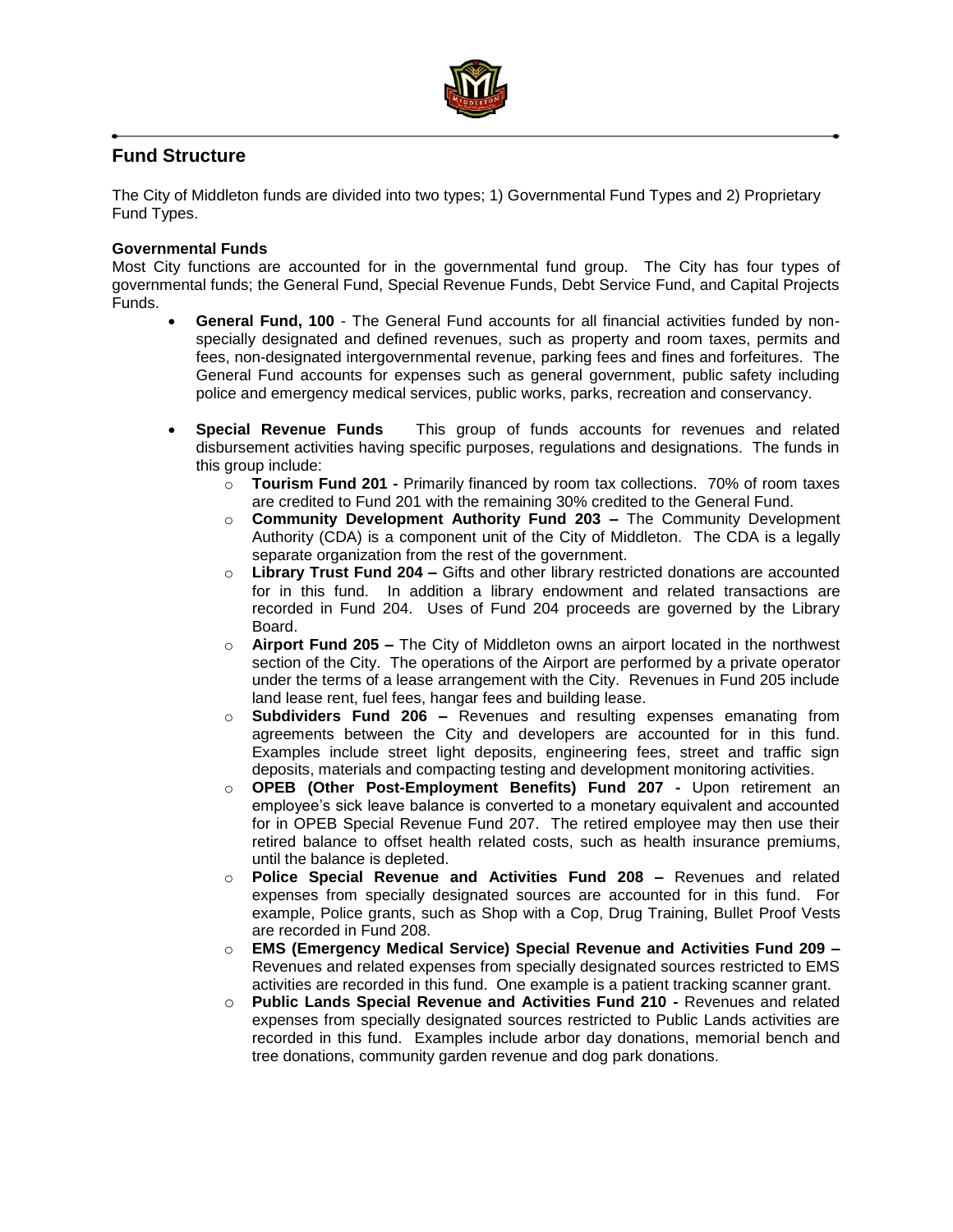

## **Fund Structure (cont.)**

- o **Senior Center Special Revenue and Activities Fund 211 -** Revenues and related expenses from specially designated sources restricted to Senior Center activities are recorded in this fund. Examples include Senior Center donations and the Dane County nutrition revenue.
- o **Library Operations Fund 212 -** Revenues and related expenses from specially designated sources restricted to Library Operations activities are recorded in this fund. Major sources include an annual transfer from the General Fund to Fund 212 as well as Dane County facility and operational reimbursements.
- **Debt Service Fund 300 –** Financial transactions related to the City's general obligation bonds and notes are recorded in Fund 300. Specifically these include principal and interest payments as well as paying agent service fees.
- **Capital Project Funds**
	- o **Tax Increment Financing (District) # 3 Fund 401 –** Tax Increment District # 3 was initially established in 1993.The property tax increment resulting from development activities is recorded in Fund 401. Tax increment is defined as the amount of new taxes above the property taxes generated prior to development. The property taxes generated prior to development is referred to as the base property tax amount. Expenditures in Fund 401 generally include payments to developers as incentives for new development activity in the Tax Increment District or TID and other related disbursements. The Greenway Center area development, the Discovery Springs development and the Downtown rehabilitation are major projects occurring in this District.
	- o **Public Works Capital Construction Fund 412 –** The Department of Public Works is responsible for major capital construction in the City. This activity is segregated in Fund 412. Revenues have been from the annual sale of general obligation notes. Projects include road reconstruction and rejuvenation, sidewalk rehabilitation, traffic studies and other infrastructure activities. The proposed construction of a new Municipal Operation Center to replace the Public Works garage will be recorded in Fund 412.
	- o **Public Lands Capital Construction and Acquisition Fund 414 –** The Department of Public Lands is responsible for major capital park, conservancy, recreation and forestry activities. Specific projects include Pheasant Branch stream bank stabilization and boardwalk construction, Pheasant Branch Conservancy South Fork Trail construction, Graber Pond restoration, Wetland Mitigation sites, Lakeview Park improvements, emerald ash tree removal and replacement, aquatic center improvements and boat launch improvements. Revenues have been from the annual sale of general obligation notes.
	- o **Other Capital Projects and Acquisition Fund 416 –** This fund records capital financial transactions for other City departments. These include the Police Department vehicle replacements, the Emergency Medical Service defibrillator and monitor replacements, the Library radio frequency identification project, the Library self-checkout project and mike and pedestrian facility improvements. Revenues have been from the annual sale of general obligation notes.